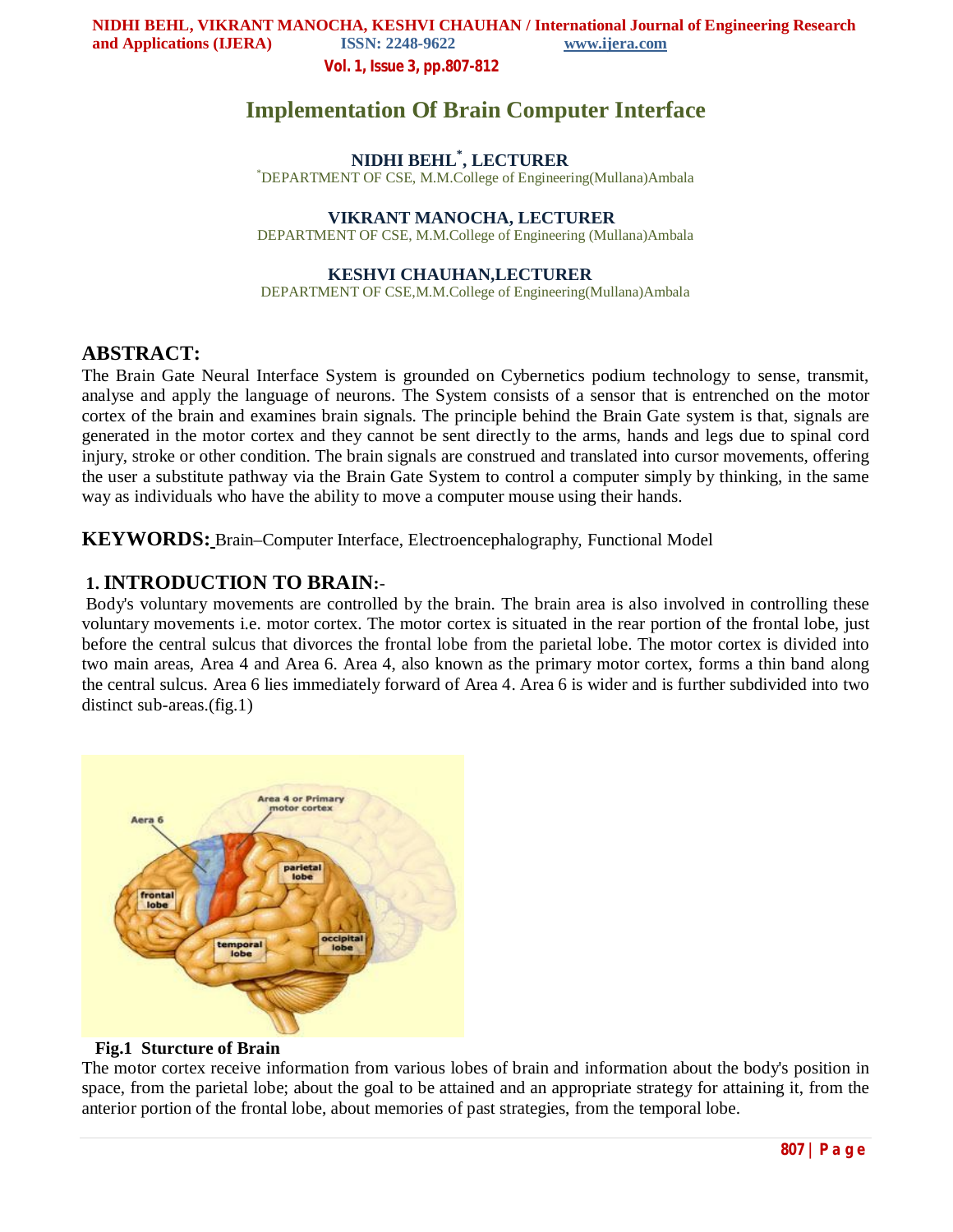#### **NIDHI BEHL, VIKRANT MANOCHA, KESHVI CHAUHAN / International Journal of Engineering Research and Applications (IJERA)** ISSN: 2248-9622 www.ijera.com **Vol. 1, Issue 3, pp.807-812**

For a movement as picking up a glass of water, one can barely imagine to specify the sequence, force, amplitude, and speed of the contractions of every muscle concerned. The decision to pick up a glass of water is escorted by increased electrical activity in the frontal region of the cortex. The neurons in the frontal cortex send impulses down their axons to activate the motor cortex itself. The motor cortex plans the ideal path for the hand to follow to reach the glass. The motor cortex then calls on other parts of the brain, such as the central grey nuclei and the cerebellum, which help to initiate and co-ordinate the activation of the muscles in sequence. The axons of the neurons of the primary motor cortex descend all the way into the spinal cord, where they make the final relay of information to the motor neurons of the spinal cord. These neurons are connected directly to the muscles and cause them to contract.

## **2. BRAIN GATE**

It is an electrode chip. The chip contains 96 hair-thin electrodes that intelligence the electro-magnetic sign of neurons firing in specific areas of the brain. For example the area that panels arm crusade. When it is applied in brain, the electrical signal bartered by neurons within the brain. These signals are sent to the brain and it apparatuses body movement. All the signalling is touched by special software. Eg (Custom Decoding Software, algorithms are written in C, JAVA and MATLAB).The signal guides to the computer and then the computer is skilful by patient. When a man forgotten about his past due to certain accidental matter or he had lost his part of his body, at that time this electrode chip can be understood on his brain and vigorous the man as well.<sup>[1]</sup>

#### **2.1 Types of Brain Computer Interface**

#### **2.1.1 One way BCI :-**

Computers either accept commands from the brain

#### **2.2.2 Two way BCI**:-

Allow brains and external devices to exchange information in both directions.

#### **2.2 PRINCIPLE:**

The system consists of a device that is implanted on the motor cortex of the brain. The principle is that the complete brain functions, brain signals are generated even though they are not sent to the arms, hands and legs. The signals are unspoken and deciphered into cursor movements, offering the user an alternate "BRAIN GATE TRAJECTORY" to control a computer with supposed, just as societies who have the ability to move their fingers.

#### **2.3 Challenges Faced By Brain Gate:**

- 1. It is very luxurious.
- 2. Curb in information transform rate. The latest technology is 20 bits/min.
- 3. Difficulty in adaptation and learning.

In 2008 the bio-tech company Cyber kinetics grows a system i.e. brain gate in aggregation with the Department of Neuroscience at Brown University. The brain gate system is intended to those patients who have lost control of their limbs, bodily functions, such as patients with amyotrophic lateral sclerosis (ALS), spinal cord injury. The activity is deciphered into electrically charged signals and is then sent and decrypted using a program which can move a unresponsive arm.

#### **2.4 Side effect:**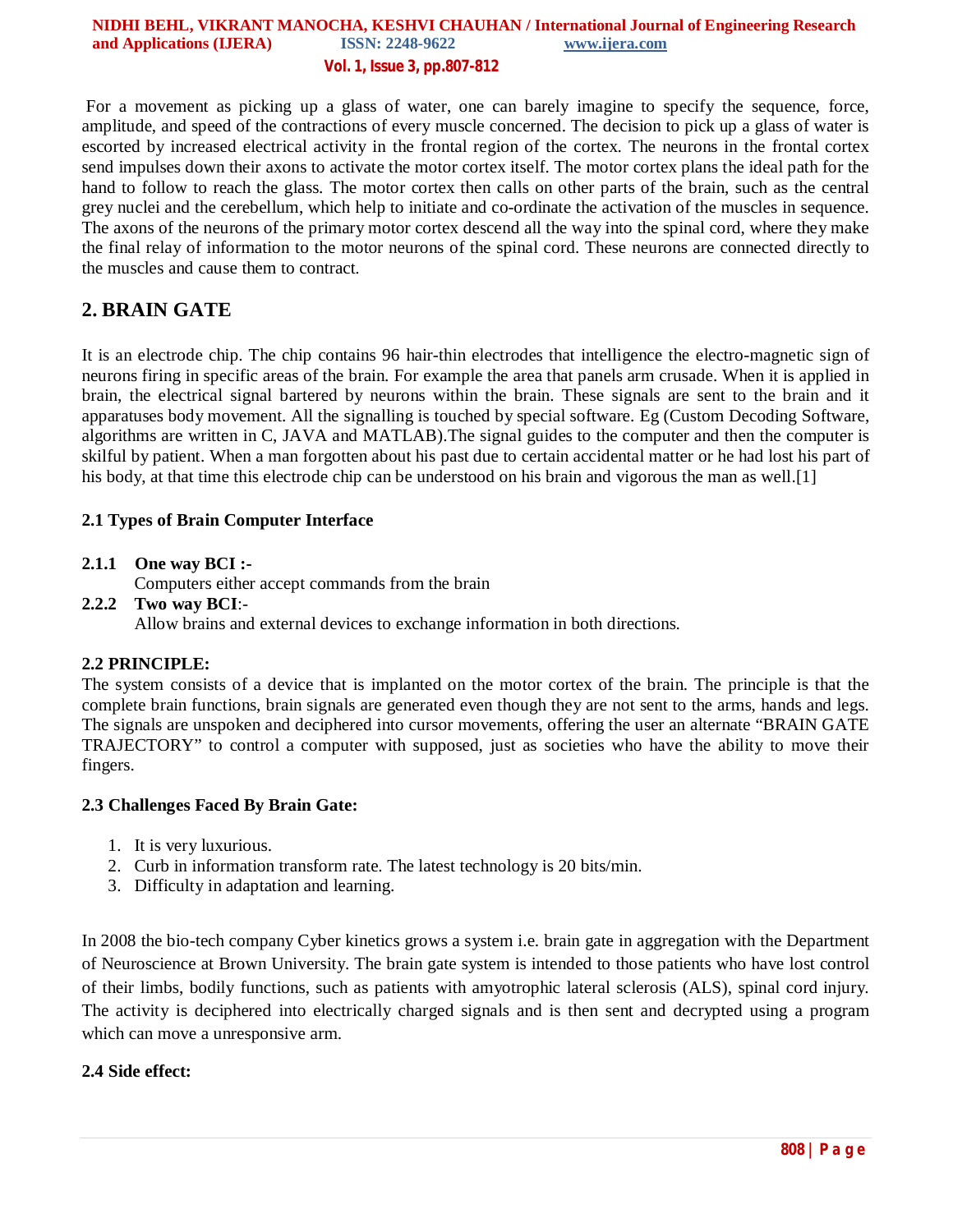#### **NIDHI BEHL, VIKRANT MANOCHA, KESHVI CHAUHAN / International Journal of Engineering Research and Applications (IJERA)** ISSN: 2248-9622 www.ijera.com **Vol. 1, Issue 3, pp.807-812**

The firm has inveterate that one patient (Matt Nagle) has a spinal cord injury whilst another has advanced amyotrophic lateral sclerosis. A potential use of this feature would be for a neurologist to study appropriation patterns in a patient with epilepsy.

Brain Gate study side is to create a scheme i.e.

- 1. Quite literally turns thought into action.
- 2. Neurological disease.
- 3. Injury
- 4. Limb loss.

Currently, the system consists

- 1. **Sensor**: A device entrenched in the brain that records indications directly related to imagine limb crusade.
- 2. **Decoder**: A set of computers and rooted software that turns the brain indications into a useful command for an exterior device.
- 3. **External Device**:-Which could be a standard computer desktop or other communication device, a motorized wheelchair, a prosthetic or mechanical limb or a functional electrical stimulation expedient that can move paralyzed limbs straight.

When a person becomes paralyzed, neural signals from the brain is terminated. The brain continues to send out these signals although they do not reach their endpoint. Brain gate system picks the indications and they must be present in guidelines. [2], [3]

- <sup>1.</sup> BCI system may use occurrence features i.e. is  $\mu$ ,  $\beta$  in the area of brain.[4],[5],[6],[7]
- 2. Each BCI uses a specific algorithm to interpret its input into output control signals.
- 3. The dissimilarity between a feature as a image of a precise aspect of nervous system functioning and anatomy and a practice as a technique for measuring the feature is more clear for some features (e.g., the shooting rate of a single cortical neuron, which is seemingly the same however it is unhurried) than for others (e.g., autoregressive strictures, which depend on the details of the analysis procedure.
- 4. Brain computer interference shows specific features like time-domain features (such as action possible of neurons).[8],[9],[10],[11]

# **3. MODEL OF BRAIN COMPUTER INTERFERENCE:**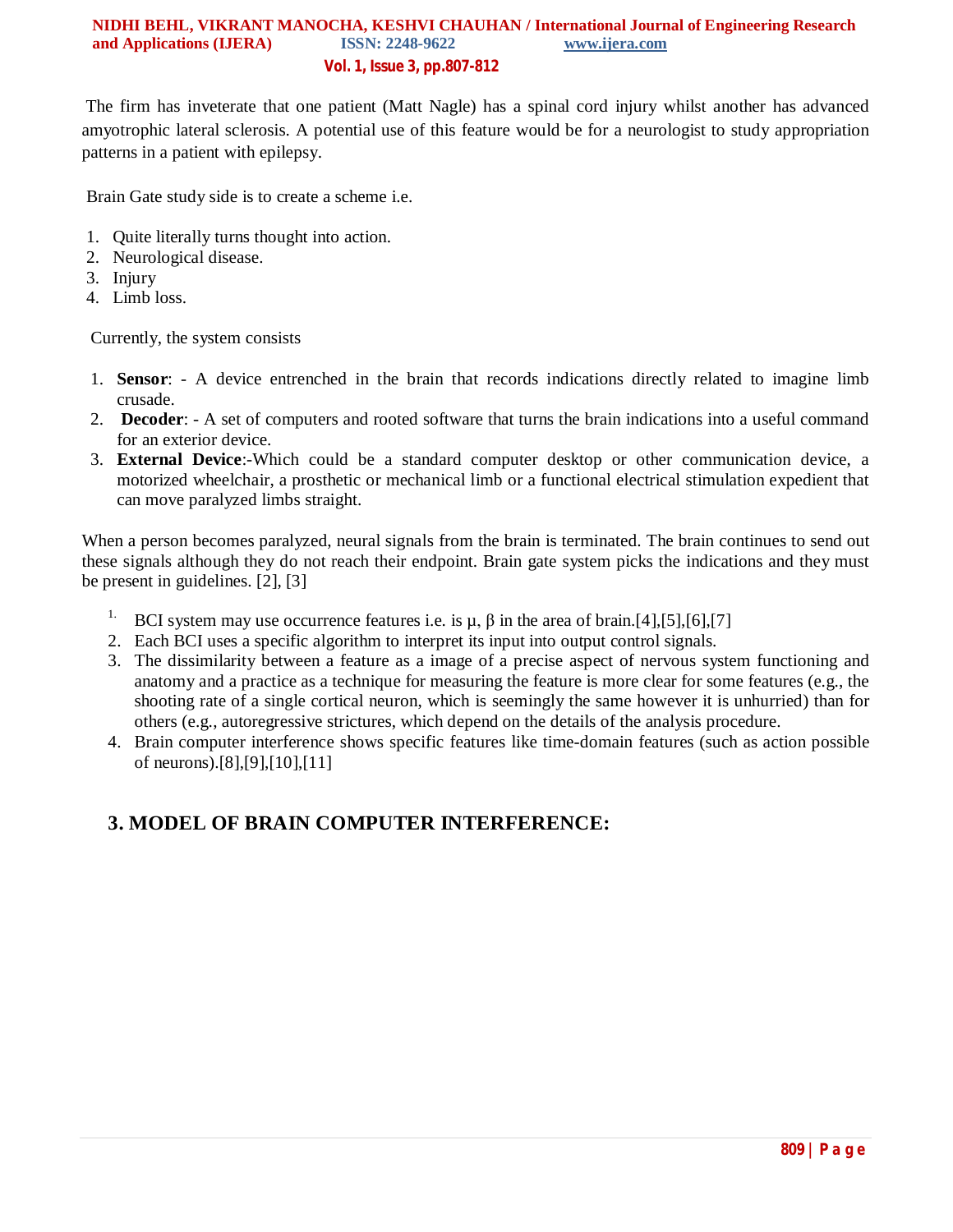### **NIDHI BEHL, VIKRANT MANOCHA, KESHVI CHAUHAN / International Journal of Engineering Research and Applications (IJERA) ISSN: 2248-9622 www.ijera.com**

**Vol. 1, Issue 3, pp.807-812**



**Fig.2- Functional BCI System model** 

In this fig a wide-ranging BCI System in which a person boards a device in an functioning environment through a series of practical machineries [12]. The User displays the expedient state to regulator the result of his or her control efforts. The User may also be obtainable with a Control Display, which exhibitions his control inputs within a semantic proposal. The User and the Device Supervisor will be considered BCI interface technology. BCI technology is developed to help a board populace with precise abilities perform certain tasks with a Device within an operating situation. The component definitions and the functional boundaries between machineries were nominated to meet numerous design objects.(fig.2)

1) The machineries in the model should be a minimal but sufficient set to effectively represent existing and future BCI Systems.

2) The boundaries between the functional components should align as much as possible with existing research disciplines (such as pattern recognition, assistive technology development, and HCI) to maximize the use of existing knowledge and technology.

3) The boundaries between the functional components should align as much as possible with existing interface technology to facilitate comparisons between BCI technologies and non-BCI user-interface technologies. The model in Fig. 1 does not show the external sensory stimulator used by some BCI Systems to evoke brain activity in the User. It was left out of this diagram to simplify the presentation. In some systems, the stimulator may be integrated into the Control Display. The functional model will be presented without the external stimulator.

# **4. DIRECT INTERFERENCE SCHEME:**

#### **4.1 Invasion**

Direct BCIs include invasive procedures to implant electrodes in the brain. Apart from ethical fears, a major trouble is to obtain dependable long-term footages of neural activity. Recent advances have made possible to develop direct BCIs with faunas and even human beings [13]. It has implanted a singular conductor into the motor cortex of numerous paralyzed patients. These electrodes contain a neurotropic issue that persuades growth of neural tissue within the resonating electrode tip. By exercise, patients study to control the gunfire rates of the multiple recorded neurons. One of them is able to energy a pointer and communications have logged the action of bands of neurons with micro wire collection entrenched in multiple cortical areas involved in motor switch, as monkeys performed arm movements[14]. From these signs they have got precise real-time forecasts of arm routes and have been able to copy the routes with a robot arm. Though these hearings do not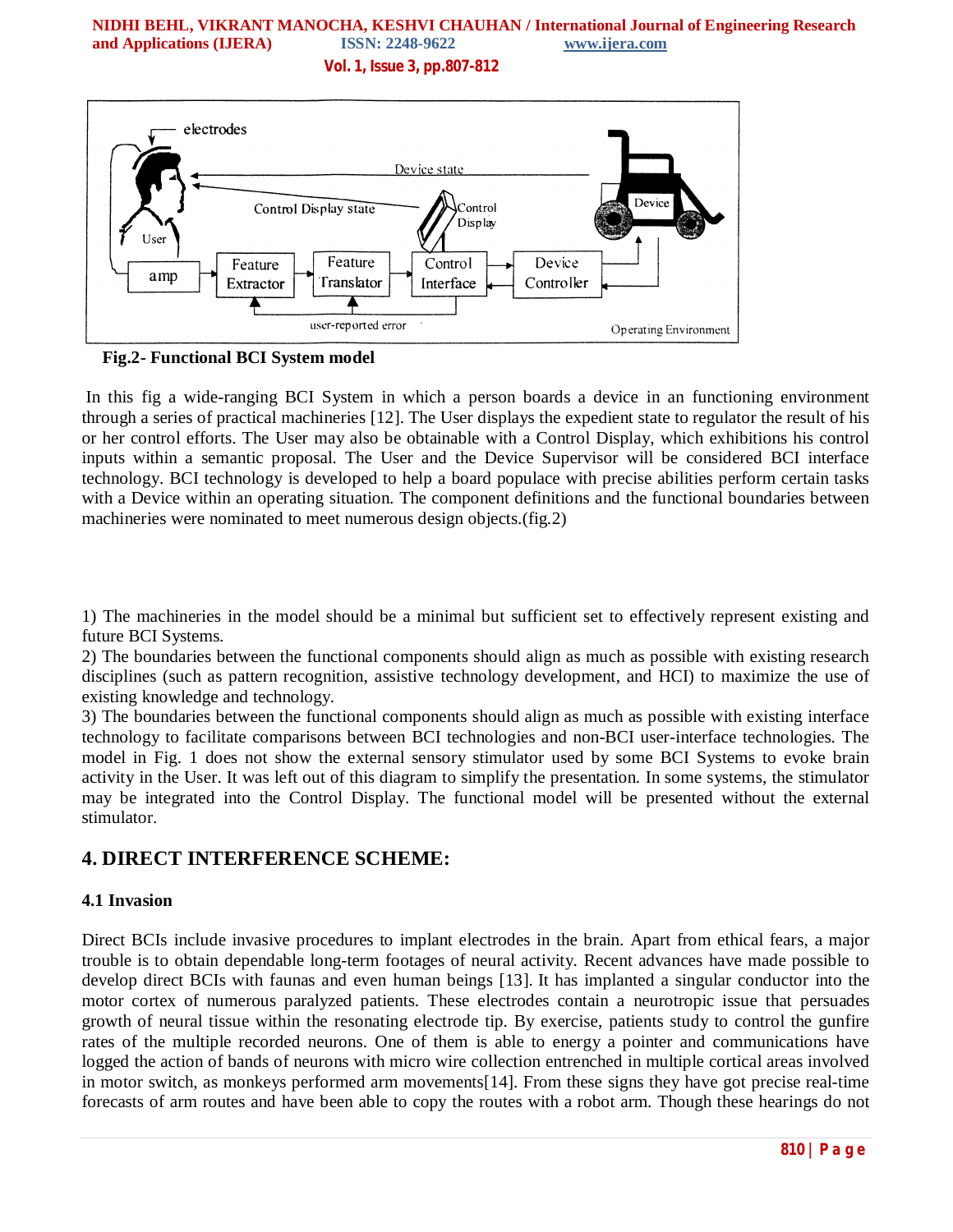label an actual BCI, they deliver the capability of regulatory intricate prosthetic appendages directly by brain activity.

Nicolelis and colleagues showed that neural predictors can be derived for rats implanted with the same kind of microelectrodes [15].The rats were trained to media a saloon to move a simple device bringing water and later learned to operate this device through neural activity.

#### **4.2 Non Invasion**

There have also been hearings in humans using non-invasion neuron imaging skills as interfaces. Indications logged have been used to power muscle grafts and reinstate incomplete crusade in a new assistant. When electromagnetic breakers shaped by the neuron, non-invasive insert scrounger privileged indication resolve since the skull diminishes gestures, disbanding and obscuring. Electroencephalography is the most considerate possible non-invasive interface, mainly due to its acceptable temporal, comfort of usage, portability and low set-up cost. When technology's vulnerability to noise, additional considerable barrier to using EEG as a braincomputer interface is the wide exercise required before users can work the technology. Neil's Braymer used EEG footages of slow cortical imaginable to give paralyzed patients incomplete change over a processor pointer [16].Birbaumer's has engrossed on emerging knowledge that would allow users to choose the brain signals they found coolest to function a BCI, counting and beta whitecaps. Additional limit is the method of response used and this is shown in studies of P300 signals. Patterns of P300 surfs are generated unwillingly. When people recognise and may allow BCIs to interpret groups of thoughts without exercise patients first. In 2000 Jessica Bayliss showed that volunteers tiring computer-generated reality hats could control elements in a computer-generated biosphere using their P300 EEG readings, including turning lights on and off and transporting a replica wagon to a stop. Electric neural have been organized which change the information point from the user to the computer. Fraunhofer Society 2004 using neural nets led to obvious improvements inside 30 notes of workout [17].Eduardo Miranda use EEG footages of cerebral action related with tune to allow the debilitated to fast themselves tunefully through an encephalophone [18].Magneto encephalography and functional magnetic resonance imaging have both been used successfully as non-invasive BCIs. It allowable two users being skimmed to production Pong in actual by changing their hemodynamic response or intellect gore movement through biofeedback techniques[19].It also been used to control robot weapons with a seven extra rescheduling among thought and drive.

#### **5. APPLICATIONS**:

- 1. In classification of EEG signal.
- 2. In hypermedia communiqué.
- 3. Activated control of mobile robot by human EEG.
- 4. As a brain controlled switch for asynchronous control.
- 5. In evaluating the machine learning procedures.
- 6. The Brain Gate Neural Interface System is a new medical device that is being developed to improve the quality of life for physically disabled people by allowing them to quickly and reliably control a wide range of devices.
- 7. The Brain Gate System may allow those with severe motor disabilities to use their own arms and hands again.
- 8. It may be able to provide an individual with the ability to control devices that allow breathing, bladder and bowel movements.
- 9. The Brain Gate System is designed to restore functionality for severely motor-impaired individuals.

### **6. CONCLUSION**

Version to the Cyber kinetics binary patients have been entrenched with the Brain Gate system. Using this system the patient can read e-mail, play videogames, turn lights on or off and change channels or adjust the